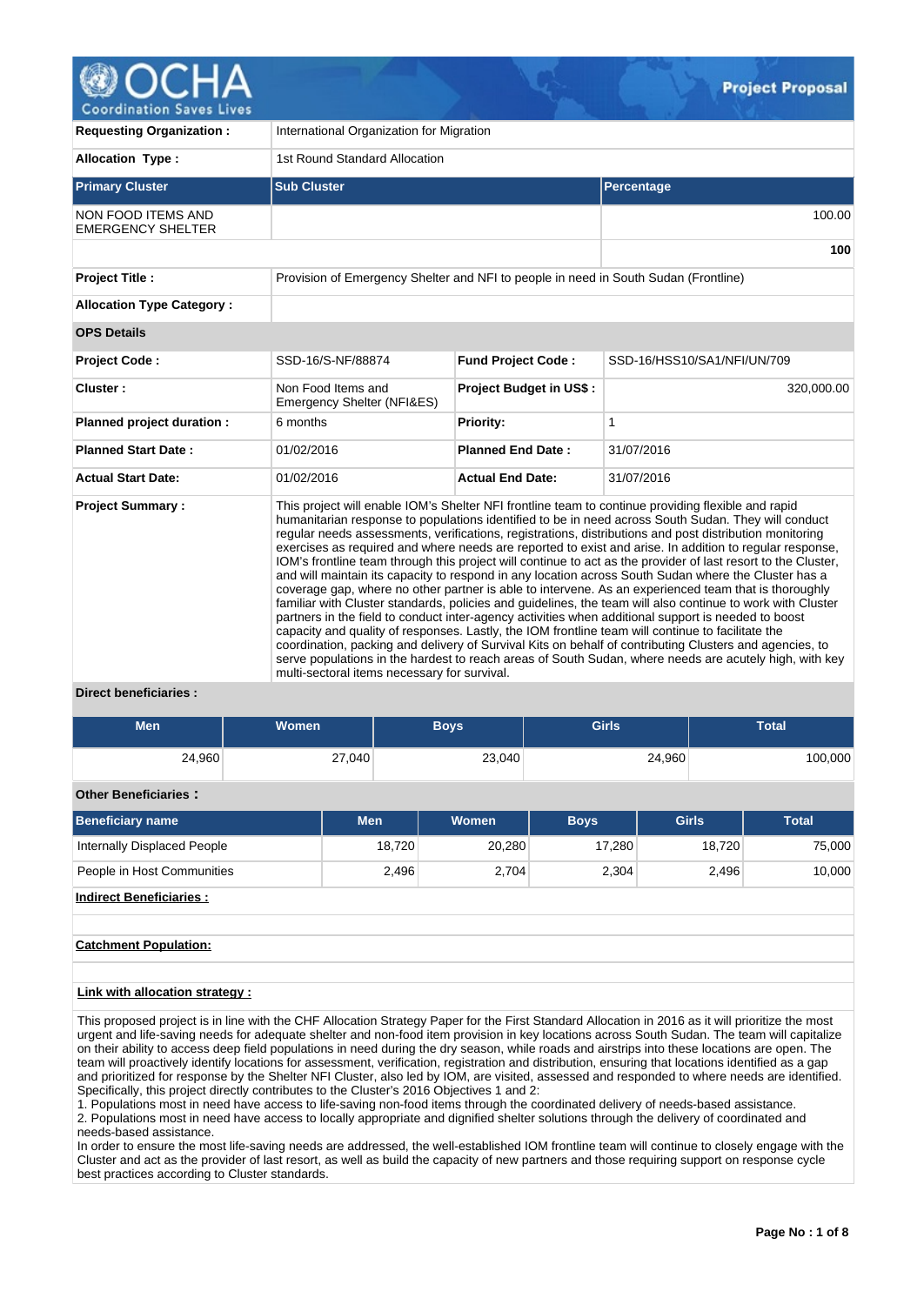### **Sub-Grants to Implementing Partners :**

| <b>Partner Name</b>                                        |                              | <b>Partner Type</b> |  | <b>Budget in US\$</b> |               |  |  |  |  |  |  |
|------------------------------------------------------------|------------------------------|---------------------|--|-----------------------|---------------|--|--|--|--|--|--|
|                                                            |                              |                     |  |                       |               |  |  |  |  |  |  |
| Other funding secured for the same project (to date):      |                              |                     |  |                       |               |  |  |  |  |  |  |
| <b>Other Funding Source</b><br><b>Other Funding Amount</b> |                              |                     |  |                       |               |  |  |  |  |  |  |
|                                                            |                              |                     |  |                       |               |  |  |  |  |  |  |
| <b>Organization focal point:</b>                           |                              |                     |  |                       |               |  |  |  |  |  |  |
| Name                                                       | Title                        | Email               |  |                       | Phone         |  |  |  |  |  |  |
| Iain McLellan                                              | Programme Support<br>Officer | imclellan@iom.int   |  |                       | +211920885985 |  |  |  |  |  |  |
| Kellee Jacobs                                              | Programme Officer            | kjacobs@iom.int     |  |                       | $+211$        |  |  |  |  |  |  |
| <b>BACKGROUND</b>                                          |                              |                     |  |                       |               |  |  |  |  |  |  |

# **1. Humanitarian context analysis**

In 2015, the number of people in life-saving need of humanitarian assistance rose steadily as the conflict protracted and cemented the secondary negative impacts of war. 2016 has started with an estimated 1.69 million (OCHA) people remaining stranded in displacement and the conditions in South Sudan continue to deteriorate significantly, despite the signing of a peace agreement in mid-2015.

The Shelter NFI Cluster and the IOM frontline team expects that the need for adequate shelter and basic household items will continue to be widespread in 2016, with populations remaining in displacement and with new instances of displacement arising in conflict affected and food insecure states. Moreover and as conditions in the country worsen due to the conflict, new needs will be identified within an emerging caseload of newly vulnerable populations who are unable to provide basic materials for themselves due to failing markets, localized conflict, droughts, floods and reduced harvests of staple foods. The Shelter NFI Cluster estimates that in 2016, approximately 1.3 million people will be in need of NFI support, and a further 400,000 people will be in need of shelter assistance. IOM's frontline team must maintain its capacity to respond in any location across the country where needs arise and response is required on a life-saving basis.

While Jonglei, Upper Nile, and Unity (Greater Upper Nile) continue to be the three most affected States, the humanitarian situation continues to deteriorate in the other seven states as well. Western Equatoria in the latter half of 2015 saw new instances of violent conflict, displacing many communities across the state, forcing tens of thousands of people into reliance upon humanitarian assistance. At the frontline of the political conflict, Greater Upper Nile remains divided into government and opposition held areas which are likely to persist in 2016 as the peace deal attempts to be implemented under an environment of little political will to do so. 2015 saw a steep increase in attacks by armed actors directly targeting civilians, especially women and children. This forced populations in states like Unity deeper into bush areas where they were nearly impossible to access by humanitarians, and where no existing markets existed in order for people to provide themselves with the means to daily survival. Some populations have made the journey to POC sites in Malakal, Juba and Bentiu primarily, seeking protection from attacks and to access services. While conditions in the POCs are relatively better than field locations where people are fleeing, the sites are typically overcrowded and populations are living in critical shelter situations with protection and health concerns.

Shelter NFI operations in 2016 will continue to unfold in an environment characterized by major logistical challenges, where ongoing insecurity and a lack of basic infrastructure makes accessing field locations exceptionally difficult at certain points of the year. In order to maximize the dry season opportunity to access populations that have been cut off from humanitarians and markets during the rainy season, humanitarians must proactively identify priority locations together with the coordination bodies at national and state levels, and maintain capacity rapidly deploy to field locations where services are required.

#### **2. Needs assessment**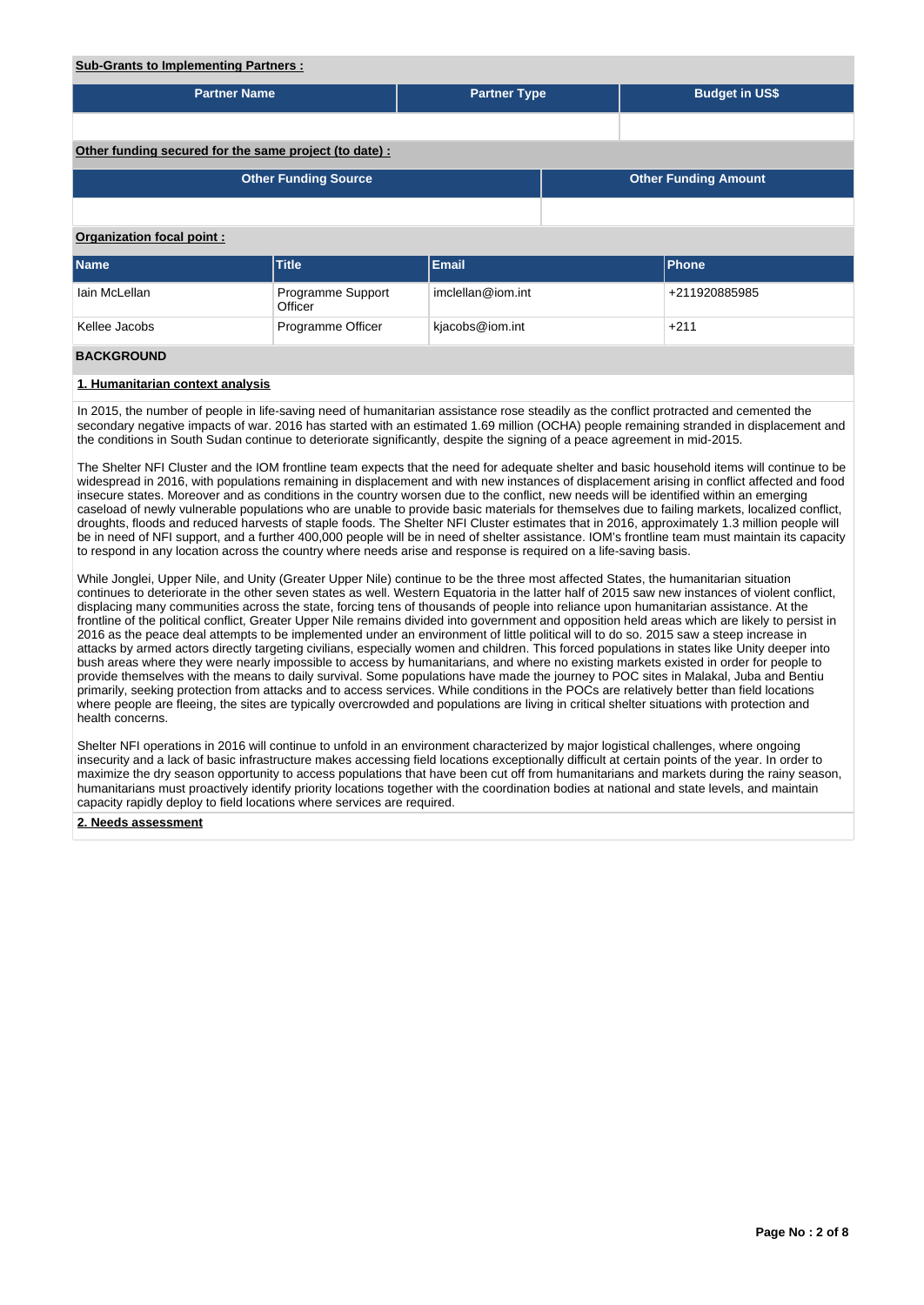As the conflict remains unresolved and violent attacks targeting civilians persist and increase, many in South Sudan will remain living in protracted displacement in deep field locations and concentrated sites such as UN bases and informal IDP settlements. Regular coping mechanisms for accessing the means to basic survival, such as shelter materials, blankets, mosquito nets and cooking utensils, have eroded in many areas of the country. Where markets and livelihoods have failed or experienced extraordinary inflation, people who would in normal circumstances access these items through trade or purchase in the market have been forced to rely on sharing already existing assets or humanitarian assistance. Where people would normally make items themselves using local craftsmanship or collect materials in the natural environment, extreme weather conditions, the lack of infrastructure such as roads, and the proximity to armed actors with the intent to attack civilians can prevent movement out from the areas of perceived safety, and again forces people to share limited items that some people managed to carry with them, or humanitarian assistance if available.

In this environment, the Shelter NFI frontline team is committed to using the available tools, methodologies and best practice guidelines available through the Cluster to conduct rigorous and comprehensive assessments not just for direct Shelter and NFI needs, but also for secondary factors that make people without basic items doubly vulnerable to the harsh conditions of life in South Sudan. Where life-saving needs are identified, response will be triggered and a rapid mobile response team will follow through with distribution of items identified to be critically needed. The team will conduct assessments of need for specific items rather than full NFI kits; flexible packages of assistance will be comprised of the items observed and reported to be in need by the affected population. Where only some individuals demonstrate lifesaving need for shelter and/or NFI, the team will conduct very targeted distributions of assistance to a select portion of the affected population. Populations' regular coping mechanisms and secondary contextual emergency triggers, such as access to food and water, will be integrated into situation analyses of each location proposed for intervention.

In 2015, the humanitarian community was forced to innovate an alternative method for addressing needs in the hardest to reach areas of the country, where security is most precarious and populations were cut off for up to 6 or 7 months at a time; this modality of response is the provision of lightweight, multi-sector 'survival kits', transported by the Logistics Cluster in helicopters that do not stay on the ground for longer than a few minutes at a time. IOM's frontline team has taken on the facilitation of these operations on behalf of the Shelter NFI Cluster and other Clusters and agencies with items in the survival kits. The method of assessment for this rapid response is unique and multi-faceted, including determining that a location meets the following criteria:

1. Needs are known to be critical but the situation is too dangerous for humanitarians to remain on the ground for extended periods of time/there is a potential lack of continuous access.

2. There is a window of opportunity to deliver the required items and the physical space required for delivery and distribution.

3. The delivery of assistance will not cause further harm to the beneficiary population; protection and security concerns remain central to protect both staff and beneficiaries.

4. There are contacts on the ground that can confirm the security situation/protective environment and receive the cargo.

As outlined above, this response method accepts a certain level of unknowns in regards to analysis of need given the location dynamics and protection risks. As such, survival kit operations are only used as a last resort, wher

## **3. Description Of Beneficiaries**

Beneficiaries served under this project will include conflict affected people, displaced individuals, members of host communities and vulnerable persons with life-saving need for NFI and shelter materials across South Sudan. All beneficiaries, regardless of their population status or label, will receive items on the basis of assessed and identified needs for humanitarian assistance. IOM's frontline team is thoroughly experienced in the robust identification, targeting and registration methodologies of the Shelter NFI Cluster and will serve populations most in need of assistance according to core humanitarian principles, including impartiality by assisting people both in government held and opposition held areas, and neutrality by employing response modalities that avoid diversion of resources to armed actors. All responses will follow Cluster standards and will prioritize locations and communities based on severity of assessed needs.

In order to address the specific context in South Sudan, responses will make special consideration of the needs of the most vulnerable groups, including female and child headed households, and people with special needs. As situations in South Sudan are fluid and include various factors at the field level, each emergency mobile response will be tailored to the specifics of the affected community. Due to limited resources and widespread needs across the country, IOM's team in some instances will further target assistance objectively, transparently and independently, based on the following criteria: • Households with children under 5; • Pregnant or lactating women (PLW); • Unaccompanied elderly (> 60 years); • Persons living with disability (PLWD); • Female headed households; • Child headed households and/or unaccompanied minors; • Chronically ill people; • Persons with no effective community linkage.

## **4. Grant Request Justification**

CHF funds in the First Standard Allocation of 2016 will enable IOM to maintain a mobile response team that is available for deployment to deep field and isolated locations across the country to respond to critical life threatening needs for household items and shelter materials. More concretely, this funding will result in IOM's frontline team delivering assistance to 100,000 individuals in acute need of NFI and shelter materials. 50,000 of these beneficiaries will be targeted with regular robust assistance in field locations wherever they are identified to be in need through assessment and verification exercises. An additional 50,000 individuals will be targeted under this grant with survival kits, including key NFI items. As previously mentioned , IOM's frontline team is well established and comprised of Shelter NFI experts who will continue to deliver flexible response and capitalize on its long-standing proven performance in the Cluster to adhere to standards and guidelines in the provision of timely, efficient, effective, appropriate and well-targeted assistance. As a provider of last resort, IOM will continue to engage closely with the Cluster to provide technical expertise, capacity building to partners and fill operational gaps as and wherever needed.

#### **5. Complementarity**

This project will complement IOM's frontline activities funded by other donors in 2016. As IOM is also leading the Shelter NFI Cluster and acts as the manager of the common pipeline of shelter and NFI materials in South Sudan, the frontline team under this project will work closely with the Cluster and Pipeline teams to ensure the most efficient, cost effective and principled use of materials.

# **LOGICAL FRAMEWORK**

## **Overall project objective**

Populations in need across South Sudan have timely access to life-saving NFI and shelter materials.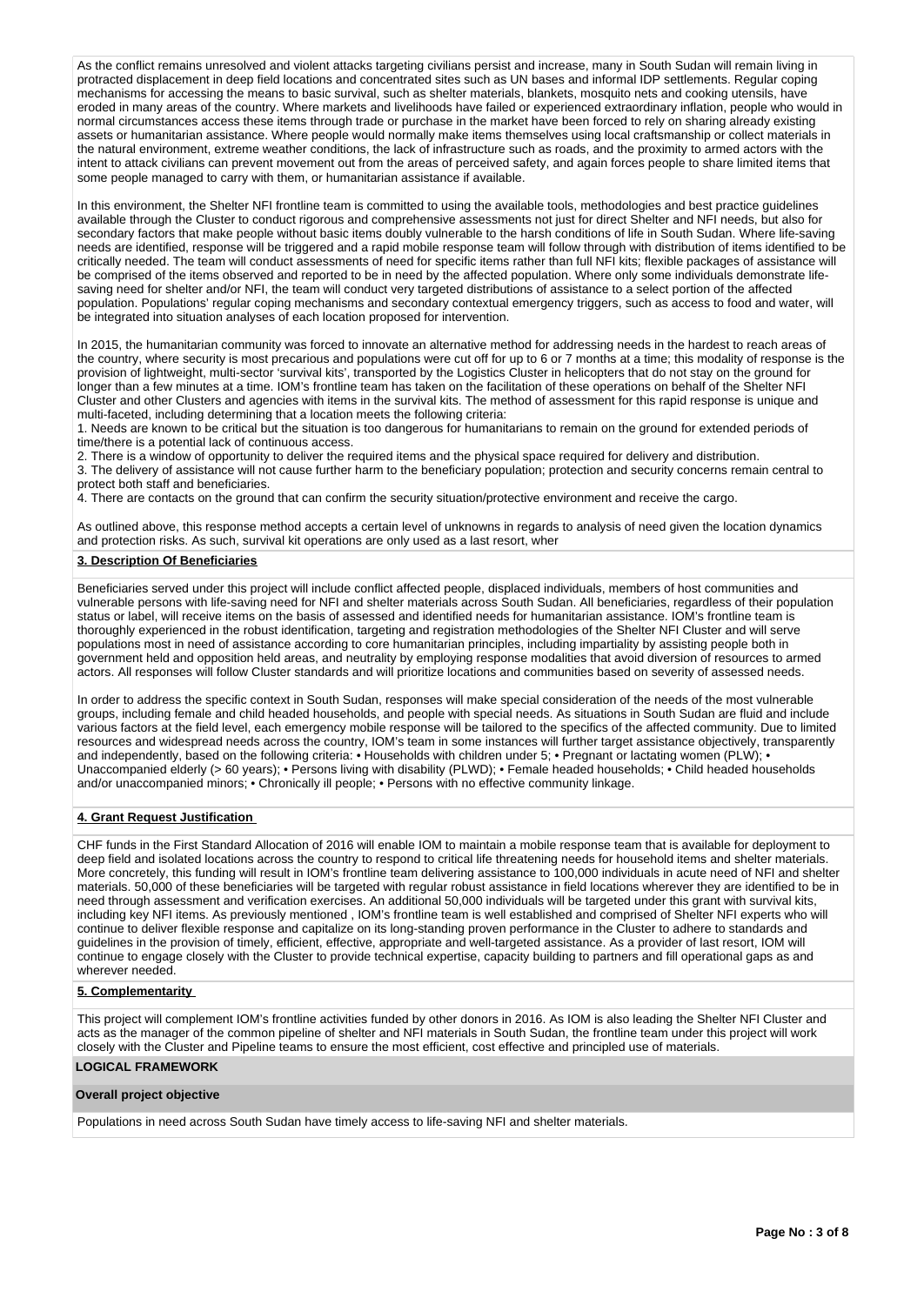|                                | <b>NON FOOD ITEMS AND EMERGENCY SHELTER</b>                                                                                                |                                                                                                                                                                                                                                                                                                                                                                                                                                                                                                                                                                                                                                                                                                                                                                                                                                                                                                                                                                                                                          |            |                                 |                   |            |                     |
|--------------------------------|--------------------------------------------------------------------------------------------------------------------------------------------|--------------------------------------------------------------------------------------------------------------------------------------------------------------------------------------------------------------------------------------------------------------------------------------------------------------------------------------------------------------------------------------------------------------------------------------------------------------------------------------------------------------------------------------------------------------------------------------------------------------------------------------------------------------------------------------------------------------------------------------------------------------------------------------------------------------------------------------------------------------------------------------------------------------------------------------------------------------------------------------------------------------------------|------------|---------------------------------|-------------------|------------|---------------------|
|                                | <b>Cluster objectives</b>                                                                                                                  | <b>Strategic Response Plan (SRP) objectives</b>                                                                                                                                                                                                                                                                                                                                                                                                                                                                                                                                                                                                                                                                                                                                                                                                                                                                                                                                                                          |            | <b>Percentage of activities</b> |                   |            |                     |
| assistance                     | CO1: Populations most in need have access<br>to life-saving non-food items through the<br>coordinated delivery of needs-based              | HRP 2016 SO1: Save lives and alleviate<br>suffering through safe access to services and<br>resources with dignity                                                                                                                                                                                                                                                                                                                                                                                                                                                                                                                                                                                                                                                                                                                                                                                                                                                                                                        |            |                                 |                   |            | 80                  |
| and needs-based assistance     | CO2: Populations most in need have access<br>to locally appropriate and dignified shelter<br>solutions through the delivery of coordinated | HRP 2016 SO1: Save lives and alleviate<br>suffering through safe access to services and<br>resources with dignity                                                                                                                                                                                                                                                                                                                                                                                                                                                                                                                                                                                                                                                                                                                                                                                                                                                                                                        |            |                                 |                   |            | 20                  |
|                                | community that contributes to the contents of survival kits.                                                                               | Contribution to Cluster/Sector Objectives : As mentioned above, this project directly contributes to the Shelter NFI Cluster's Strategic<br>Objectives number 1 and 2 in the 2016 Cluster Response Plan. Funding granted to this project will ensure that populations most in need<br>have access to life-saving NFI and locally appropriate, dignified shelter solutions. IOM's frontline team contributes directly to the Cluster<br>Response Plan in that they maintain capacity to rapidly deploy to field locations across the country where the Cluster has identified<br>populations potentially in need of assessment and assistance. IOM's frontline team is the provider of last resort within the Shelter NFI<br>Cluster with the ability to fill critical gaps as they arise. In addition to regular response across the country, IOM's frontline team exclusively<br>facilitates the packing, coordination and delivery of survival kits on behalf of the Cluster and on behalf of the broader humanitarian |            |                                 |                   |            |                     |
| <b>Outcome 1</b>               |                                                                                                                                            |                                                                                                                                                                                                                                                                                                                                                                                                                                                                                                                                                                                                                                                                                                                                                                                                                                                                                                                                                                                                                          |            |                                 |                   |            |                     |
|                                |                                                                                                                                            | Populations in need across South Sudan have access to life-saving NFI and shelter materials.                                                                                                                                                                                                                                                                                                                                                                                                                                                                                                                                                                                                                                                                                                                                                                                                                                                                                                                             |            |                                 |                   |            |                     |
| Output 1.1                     |                                                                                                                                            |                                                                                                                                                                                                                                                                                                                                                                                                                                                                                                                                                                                                                                                                                                                                                                                                                                                                                                                                                                                                                          |            |                                 |                   |            |                     |
| <b>Description</b>             |                                                                                                                                            |                                                                                                                                                                                                                                                                                                                                                                                                                                                                                                                                                                                                                                                                                                                                                                                                                                                                                                                                                                                                                          |            |                                 |                   |            |                     |
|                                |                                                                                                                                            | 100,000 individuals are provided with life-saving shelter and non-food items on the basis of assessed and verified need.                                                                                                                                                                                                                                                                                                                                                                                                                                                                                                                                                                                                                                                                                                                                                                                                                                                                                                 |            |                                 |                   |            |                     |
| <b>Assumptions &amp; Risks</b> |                                                                                                                                            |                                                                                                                                                                                                                                                                                                                                                                                                                                                                                                                                                                                                                                                                                                                                                                                                                                                                                                                                                                                                                          |            |                                 |                   |            |                     |
|                                |                                                                                                                                            | Assuming need of materials. Assuming access to populations, and assuming safety and security to enable provision of assistance.<br>Risks are conflict, and also limited access due to conflict, respective parties of war and adverse weather/road/airstrip conditions.                                                                                                                                                                                                                                                                                                                                                                                                                                                                                                                                                                                                                                                                                                                                                  |            |                                 |                   |            |                     |
| <b>Activities</b>              |                                                                                                                                            |                                                                                                                                                                                                                                                                                                                                                                                                                                                                                                                                                                                                                                                                                                                                                                                                                                                                                                                                                                                                                          |            |                                 |                   |            |                     |
| Activity 1.1.1                 |                                                                                                                                            |                                                                                                                                                                                                                                                                                                                                                                                                                                                                                                                                                                                                                                                                                                                                                                                                                                                                                                                                                                                                                          |            |                                 |                   |            |                     |
|                                |                                                                                                                                            | Identify populations in need by conducting needs assessments and verifications of need.                                                                                                                                                                                                                                                                                                                                                                                                                                                                                                                                                                                                                                                                                                                                                                                                                                                                                                                                  |            |                                 |                   |            |                     |
| Activity 1.1.2                 | Conduct registrations for and distributions of NFI and/or shelter materials.                                                               |                                                                                                                                                                                                                                                                                                                                                                                                                                                                                                                                                                                                                                                                                                                                                                                                                                                                                                                                                                                                                          |            |                                 |                   |            |                     |
| Activity 1.1.3                 |                                                                                                                                            |                                                                                                                                                                                                                                                                                                                                                                                                                                                                                                                                                                                                                                                                                                                                                                                                                                                                                                                                                                                                                          |            |                                 |                   |            |                     |
|                                |                                                                                                                                            | Coordinate the identification, packing and delivery of survival kits in hard to reach locations where populations are known to be in need.                                                                                                                                                                                                                                                                                                                                                                                                                                                                                                                                                                                                                                                                                                                                                                                                                                                                               |            |                                 |                   |            |                     |
| Activity 1.1.4                 |                                                                                                                                            |                                                                                                                                                                                                                                                                                                                                                                                                                                                                                                                                                                                                                                                                                                                                                                                                                                                                                                                                                                                                                          |            |                                 |                   |            |                     |
|                                |                                                                                                                                            | Conduct rapid monitoring and post-distribution monitoring exercises on completed interventions.                                                                                                                                                                                                                                                                                                                                                                                                                                                                                                                                                                                                                                                                                                                                                                                                                                                                                                                          |            |                                 |                   |            |                     |
| Activity 1.1.5                 |                                                                                                                                            |                                                                                                                                                                                                                                                                                                                                                                                                                                                                                                                                                                                                                                                                                                                                                                                                                                                                                                                                                                                                                          |            |                                 |                   |            |                     |
|                                |                                                                                                                                            | Regularly report to IOM, the CHF, the Shelter NFI Cluster and other stakeholders as required.                                                                                                                                                                                                                                                                                                                                                                                                                                                                                                                                                                                                                                                                                                                                                                                                                                                                                                                            |            |                                 |                   |            |                     |
| <b>Indicators</b>              |                                                                                                                                            |                                                                                                                                                                                                                                                                                                                                                                                                                                                                                                                                                                                                                                                                                                                                                                                                                                                                                                                                                                                                                          |            |                                 |                   |            |                     |
|                                |                                                                                                                                            |                                                                                                                                                                                                                                                                                                                                                                                                                                                                                                                                                                                                                                                                                                                                                                                                                                                                                                                                                                                                                          |            | <b>End cycle beneficiaries</b>  |                   |            | <b>End</b><br>cycle |
| Code                           | <b>Cluster</b>                                                                                                                             | <b>Indicator</b>                                                                                                                                                                                                                                                                                                                                                                                                                                                                                                                                                                                                                                                                                                                                                                                                                                                                                                                                                                                                         | <b>Men</b> | Women                           | <b>Boys</b> Girls |            | <b>Target</b>       |
| Indicator 1.1.1                | NON FOOD ITEMS AND<br><b>EMERGENCY SHELTER</b>                                                                                             | Frontline # of assessments conducted                                                                                                                                                                                                                                                                                                                                                                                                                                                                                                                                                                                                                                                                                                                                                                                                                                                                                                                                                                                     |            |                                 |                   |            | 12                  |
|                                | <b>Means of Verification:</b> Assessment and verification reports.                                                                         |                                                                                                                                                                                                                                                                                                                                                                                                                                                                                                                                                                                                                                                                                                                                                                                                                                                                                                                                                                                                                          |            |                                 |                   |            |                     |
| Indicator 1.1.2                | NON FOOD ITEMS AND<br><b>EMERGENCY SHELTER</b>                                                                                             | Frontline # of distributions conducted                                                                                                                                                                                                                                                                                                                                                                                                                                                                                                                                                                                                                                                                                                                                                                                                                                                                                                                                                                                   |            |                                 |                   |            | 12                  |
|                                |                                                                                                                                            | <b>Means of Verification</b> : Distribution reports; registration lists; approved pipeline requests; distribution database.                                                                                                                                                                                                                                                                                                                                                                                                                                                                                                                                                                                                                                                                                                                                                                                                                                                                                              |            |                                 |                   |            |                     |
| Indicator 1.1.3                | <b>NON FOOD ITEMS AND</b><br><b>EMERGENCY SHELTER</b>                                                                                      | Frontline Average response time between<br>assessment and distribution of NFI and/or<br>emergency shelter                                                                                                                                                                                                                                                                                                                                                                                                                                                                                                                                                                                                                                                                                                                                                                                                                                                                                                                |            |                                 |                   |            | 20                  |
|                                |                                                                                                                                            | <b>Means of Verification</b> : Assessment and distribution reports; pipeline requests.                                                                                                                                                                                                                                                                                                                                                                                                                                                                                                                                                                                                                                                                                                                                                                                                                                                                                                                                   |            |                                 |                   |            |                     |
| Indicator 1.1.4                | NON FOOD ITEMS AND<br><b>EMERGENCY SHELTER</b>                                                                                             | Frontline # of people served with NFI                                                                                                                                                                                                                                                                                                                                                                                                                                                                                                                                                                                                                                                                                                                                                                                                                                                                                                                                                                                    | 19,96<br>8 | 21,632                          | 18,4<br>32        | 19,9<br>68 | 80,000              |
|                                | <b>Means of Verification:</b> Distribution reports; registration lists.                                                                    |                                                                                                                                                                                                                                                                                                                                                                                                                                                                                                                                                                                                                                                                                                                                                                                                                                                                                                                                                                                                                          |            |                                 |                   |            |                     |
| Indicator 1.1.5                | NON FOOD ITEMS AND<br><b>EMERGENCY SHELTER</b>                                                                                             | Frontline # of survival kits dispatched                                                                                                                                                                                                                                                                                                                                                                                                                                                                                                                                                                                                                                                                                                                                                                                                                                                                                                                                                                                  |            |                                 |                   |            | 80,000              |
|                                | <b>Means of Verification:</b> Distribution reports; registration lists.                                                                    |                                                                                                                                                                                                                                                                                                                                                                                                                                                                                                                                                                                                                                                                                                                                                                                                                                                                                                                                                                                                                          |            |                                 |                   |            |                     |
| Indicator 1.1.6                | NON FOOD ITEMS AND<br><b>EMERGENCY SHELTER</b><br><b>Means of Verification:</b> Assessment and distribution reports.                       | Frontline # of people served with Shelter                                                                                                                                                                                                                                                                                                                                                                                                                                                                                                                                                                                                                                                                                                                                                                                                                                                                                                                                                                                | 4,992      | 5,408                           | 4,60<br>8         | 4,99<br>2  | 20,000              |
| Indicator 1.1.7                | NON FOOD ITEMS AND                                                                                                                         | Frontline # of NFI-ES dedicated staff for frontline                                                                                                                                                                                                                                                                                                                                                                                                                                                                                                                                                                                                                                                                                                                                                                                                                                                                                                                                                                      | 4          | 5                               |                   |            | 9                   |
|                                | <b>EMERGENCY SHELTER</b>                                                                                                                   | response                                                                                                                                                                                                                                                                                                                                                                                                                                                                                                                                                                                                                                                                                                                                                                                                                                                                                                                                                                                                                 |            |                                 |                   |            |                     |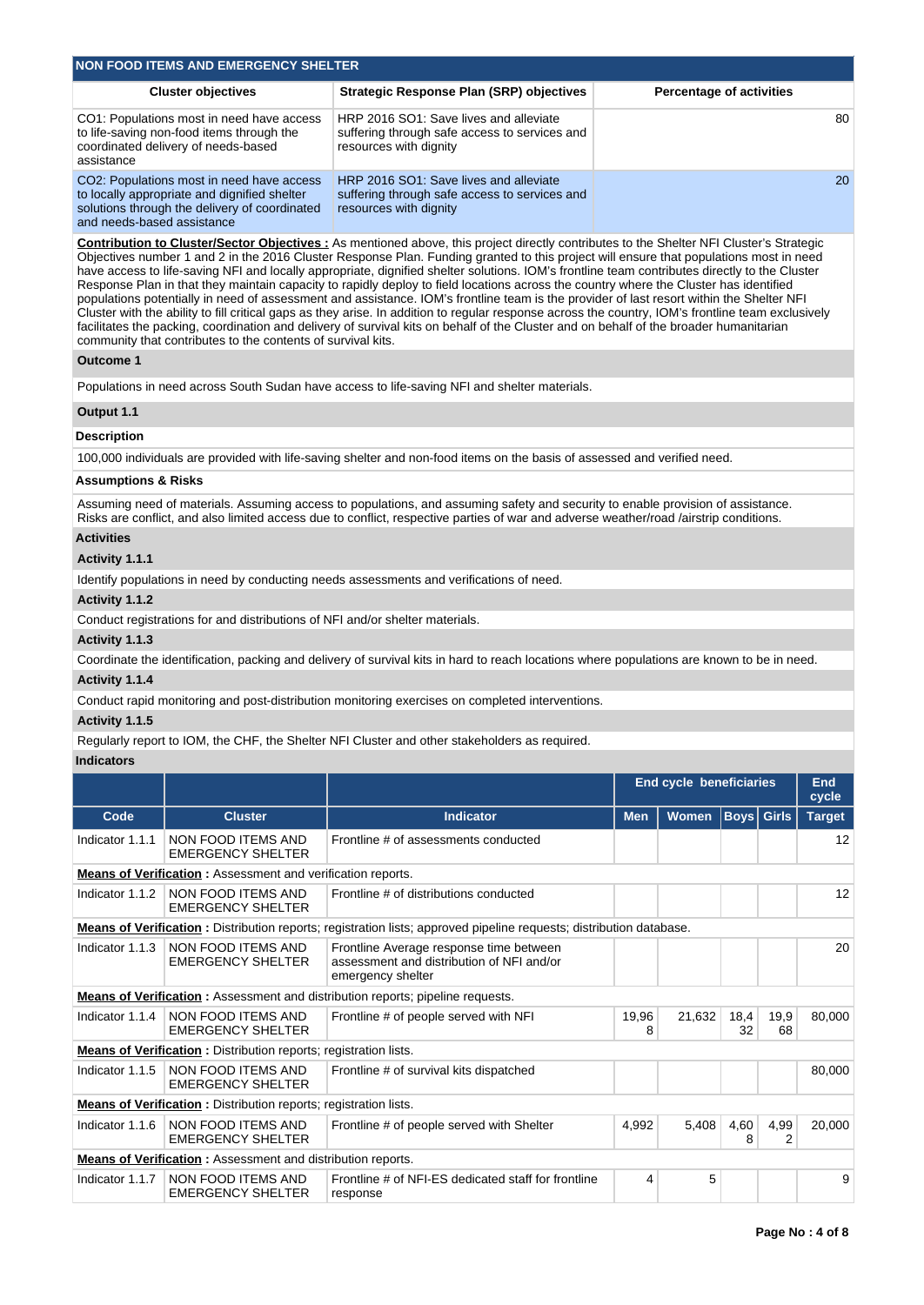| <b>Means of Verification: Payrolls.</b>                                                  |                                                  |  |  |  |  |  |  |  |  |  |
|------------------------------------------------------------------------------------------|--------------------------------------------------|--|--|--|--|--|--|--|--|--|
| Indicator 1.1.8                                                                          | I NON FOOD ITEMS AND<br><b>EMERGENCY SHELTER</b> |  |  |  |  |  |  |  |  |  |
| <b>Means of Verification:</b> Rapid monitoring and post-distribution monitoring reports. |                                                  |  |  |  |  |  |  |  |  |  |
| <b>Additional Targets:</b>                                                               |                                                  |  |  |  |  |  |  |  |  |  |

## **M & R**

## **Monitoring & Reporting plan**

Project operations will be monitored under the overall management of IOM Head Office in Juba. The Mission office in Juba will provide overall financial management and oversight of activities. Regular internal reporting will be provided by all field officers, for supervisory review. IOM will produce regular statistical reporting on NFI/ES operations. During the project implementation period, the stock and distribution database which has been established to monitor all response activities will continue to track progress and status of planned and actual response. Internal reporting, monitoring and evaluation will take note of all constraints or impediments to activities in order to undertake a regular evaluation of project goals and implementing strategies. Project updates will be distributed to IOM Geneva, donors and any other concerned stakeholders. A final narrative and financial report will be produced at the end of the project, covering project activities and outcomes.

The frontline team will conduct robust rapid monitoring and post-distribution monitoring evaluations in a sample of field locations where interventions were conducted. The team has a well-established expertise in rolling out these regular M&E missions and will continue to provide stakeholders and the Cluster with important lessons learned from response in field locations, including beneficiary feedback, for overall improvement in future operations and appropriate and effective service provision. All findings and reports on operations and monitoring missions are circulated to the NFI Cluster, relevant partners on the ground and in Juba, allowing greater accountability within the humanitarian community.

### **Workplan**

| 5. | 6 Z | $\mathbf{R}$ | 9 | $10$ 11 12 |  |
|----|-----|--------------|---|------------|--|
|    |     |              |   |            |  |
|    |     |              |   |            |  |
|    |     |              |   |            |  |
|    |     |              |   |            |  |
|    |     |              |   |            |  |
|    |     |              |   |            |  |
|    |     |              |   |            |  |

# **OTHER INFO**

# **Accountability to Affected Populations**

IOM's frontline team is committed to working together with affected populations in every stage of the response cycle process, from initial needs assessment and verification, to monitoring and evaluation exercises on completed interventions. Using the well-established Shelter NFI Cluster tools and methodologies for response and monitoring, the team will integrated feedback from beneficiaries, local authorities and national stakeholders into unfolding and future responses. Communities will be consulted on the process and contents of interventions conducted; local support, including males and females, will be recruited in field locations for all response activities on a temporary basis. Responses will be modified in each context to ensure local appropriateness and effectiveness of the process and items delivered themselves. Results from monitoring and evaluation missions will be considered in future response, such as providing buckets instead of jerry cans, providing solar lamps if protection concerns have arisen, providing a different type/size/colour of plastic sheet based on the movements and concerns of the targeted community, providing kanga material to women for gender specific uses, and so on.

#### **Implementation Plan**

All components of this project will be carried out by IOM staff through IOM procedures.

Successful implementation in terms of management, coordination, and finance will be overseen by an experienced project manager. Project finances will be coordinated by the project manager and overseen by IOM's resource management unit. Financial oversight will be monitored at regional level also to ensure that accountability and effective use of resources is maintained. Project coordination will be overseen by the project manager, in partnership with IOM South Sudan's Programme Support Unit. The programme support unit assists with project administration, technical oversight, and project M+E. Reporting lines and distribution of labor will be overseen by the resource management unit, and the project manager will be charged with direct supervision.

IOM's frontline team will work closely with the Shelter NFI Cluster, also led by IOM, to seek approval and guidance on field operations in line with Cluster requirements and procedures. IOM's frontline team will regularly update the Cluster, including Partners, with reports, information sharing, implementation plans and so on.

**Coordination with other Organizations in project area**

**Name of the organization Areas/activities of collaboration and rationale** 

#### **Environment Marker Of The Project**

A+: Neutral Impact on environment with mitigation or enhancement

**Gender Marker Of The Project**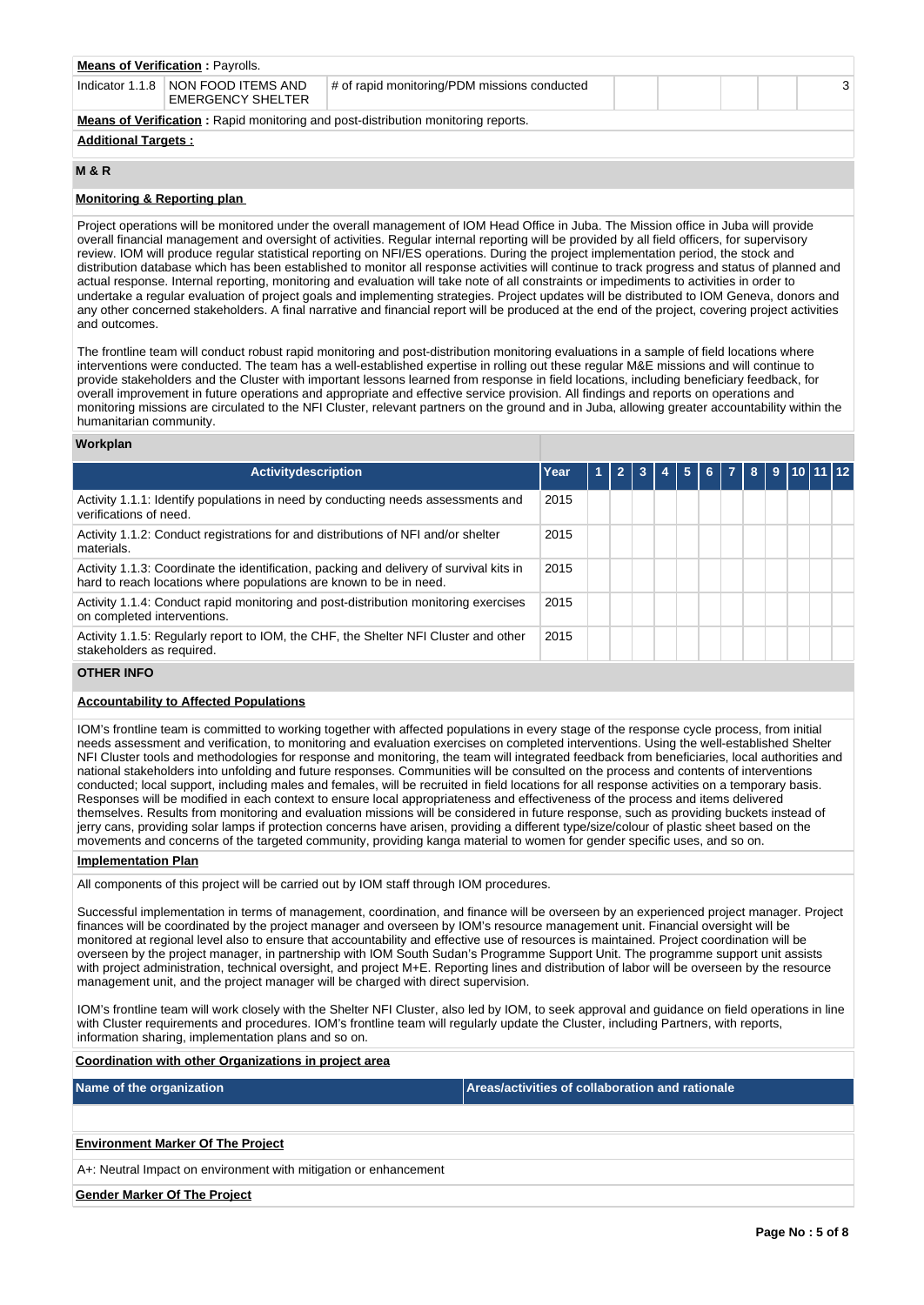# **Justify Chosen Gender Marker Code**

The proposed intervention will pay close attention to gender dimensions and particular needs of marginalized groups throughout the response cycle. IOM will always put forth a special effort to engage with women and women's groups to ensure that the needs and concerns of women in particular are being taken into consideration when planning and monitoring responses. IOM's frontline team will follow Shelter NFI established guidelines and criteria for the provision of assistance, including engaging women and other groups made vulnerable by their gender, such as young men and boys, in focus group discussions and in information gathering to ensure that their particular needs are voiced and addressed. Protection concerns and other needs of the most vulnerable will be taken into consideration while determining the operational modalities of each response, and the specific items provided. Specific consideration of women's needs for gender specific items will be made during assessments and verifications, such as kangas, which can be used as clothes, baby swaddling, or for menstrual hydiene; buckets that can be carried easily on one's head; solar lamps that can provide protection and security at night; and so on. Lastly, through the post distribution monitoring exercises IOM will continue to review the materials and operational modalities to ensure that services needed by women are delivered in an effective and appropriate manner.

## **Protection Mainstreaming**

IOM will continue to ensure that protection is mainstreamed into all of its activities as noted in the previous sections. Further, IOM will continue linking with protection actors both at national and field levels in 2016 as it has done successfully in 2015. Staff will work with protection actors to closely monitor the identification of protection cases in order to adequately serve them with NFI and shelter materials as a priority, such as unaccompanied minors, pregnant women, and the elderly. Through protection referral systems IOM together with the Shelter NFI Cluster will remain abreast of developments in field locations and where special needs may exist, and will provide assistance on an ad hoc basis as necessary. IOM will ensure that ahead of any provision of assistance, protection concerns in the project location have been adequately understood and addressed, ensuring that the interventions do no harm to the beneficiaries or the communities in which they reside. Finally, IOM will continue to work with the Protection Cluster to identify ways in which the Shelter NFI team can better serve protection needs.

#### **Country Specific Information**

## **Safety and Security**

During this project and as per usual practice, IOM will coordinate with the Shelter NFI Cluster to ensure that Security Risk Assessments are conducted and a security analysis is done prior to deploying to field locations, and will take in to account the unique risks faced by national staff of certain tribal groups when traveling to various field locations. As mentioned above, risks during transport of stock and field staff will be mitigated through effective coordination with other humanitarian actors to travel in convoys where necessary, and with forced protection escort as a last resort.

#### **Access**

Access issues are likely to continue to be a challenge for IOM and other humanitarian agencies in 2016, in regards to transport of stock and personnel, infrastructure, and in regards to restrictions on humanitarian movement and presence in strategic field locations. In the case of stock delivery to field locations for distribution, IOM will continue to work closely with the S-NFI Cluster and the Logistics for timely prepositioning and planning for movement of stock to locations. IOM will continue to advocate alongside other organizations and Clusters for humanitarian access and safety in delivering aid to communities in need. By continuing to operate on a needs-basis, IOM intends to demonstrate the impartial, neutral manner in which it delivers assistance, thus limiting the opportunities for parties to the conflict to deny access to the team providing life-saving materials.

## **BUDGET**

| <b>Code</b> | <b>Budget Line Description</b>                                                                                                                            |   | D / S Quantity Unit |                        | <b>Duration</b>               | $\frac{9}{6}$ | <b>Total Cost</b> |
|-------------|-----------------------------------------------------------------------------------------------------------------------------------------------------------|---|---------------------|------------------------|-------------------------------|---------------|-------------------|
|             |                                                                                                                                                           |   |                     | cost                   | <b>Recurran charged</b><br>ce | to CHF        |                   |
|             |                                                                                                                                                           |   |                     |                        |                               |               |                   |
|             | <b>Staff and Other Personnel Costs</b>                                                                                                                    |   |                     |                        |                               |               |                   |
| 1.1         | A1: International Program Manager                                                                                                                         | D | $\mathbf{1}$        | 16,00<br>0.00          | 6                             | 20.00         | 19,200.00         |
|             | International staff P3 x 1, Juba based with travel.                                                                                                       |   |                     |                        |                               |               |                   |
| 1.2         | A4: International M&R Officer                                                                                                                             | D | 1                   | 12,00<br>0.00          | 6                             | 28.00         | 20,160.00         |
|             | International staff equivalent P2 x 1. Juba based with travel.                                                                                            |   |                     |                        |                               |               |                   |
| 1.3         | A3: International Program officer (4 frontline)                                                                                                           | D | 4                   | 12,00<br>0.00          | 6                             | 36.00         | 103,680.00        |
|             | International staff equivalent P2 x 4. Field and/or Juba based with travel.                                                                               |   |                     |                        |                               |               |                   |
| 1.4         | International Information Management Officer                                                                                                              | D | 1                   | 14,00<br>0.00          | 6                             | 30.00         | 25,200.00         |
|             | International staff equivalent P2 x 1. Juba based with travel.                                                                                            |   |                     |                        |                               |               |                   |
| 1.5         | A6: National Program Staff (5 frontline)                                                                                                                  | D | 5                   | 2,300<br>.00           | 6                             | 45.00         | 31,050.00         |
|             | National staff G5 x 5. Field and/or Juba based.                                                                                                           |   |                     |                        |                               |               |                   |
| 1.6         | A7: International support staff (finance, admin, HR, PSU,<br>shared cost between pipeline and frontline)                                                  | s | 4                   | 16,00<br>0.00          | 6                             | 5.00          | 19,200.00         |
|             | Support staff that assist with various aspects of the project. This project will only charge 6% of the overall collective cost of these<br>support staff. |   |                     |                        |                               |               |                   |
| 1.7         | A8: National support staff (finance, admin, HR, PSU, shared<br>cost between pipeline and frontline)                                                       | s |                     | $12 \mid 2,300$<br>.00 | 6                             | 5.00          | 8,280.00          |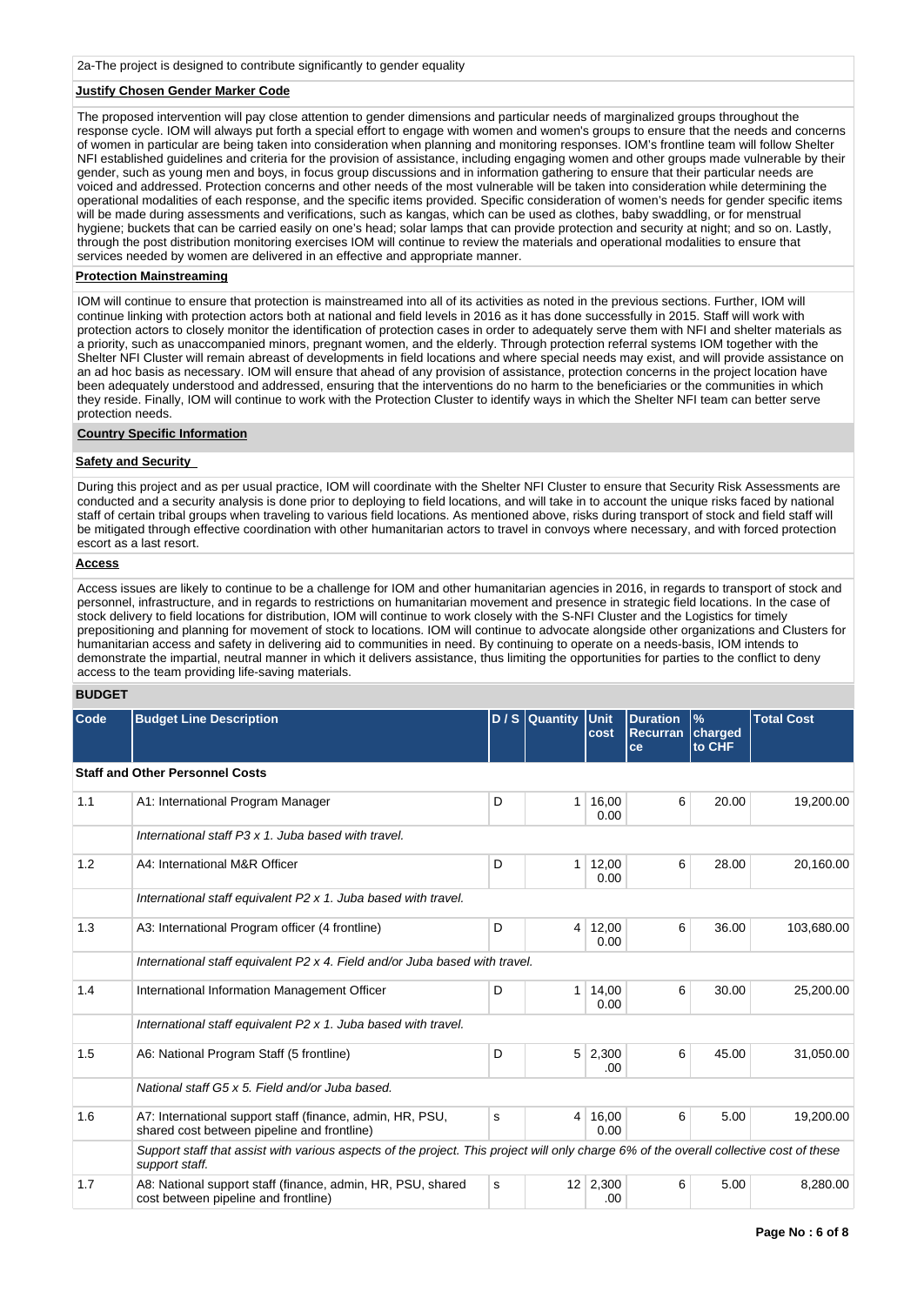|                         | Support staff that assist with various aspects of the project. This project will only charge 6% of the overall collective cost of these<br>support staff.                                                                     |                                |                                                               |   |                |                       |              |                      |            |
|-------------------------|-------------------------------------------------------------------------------------------------------------------------------------------------------------------------------------------------------------------------------|--------------------------------|---------------------------------------------------------------|---|----------------|-----------------------|--------------|----------------------|------------|
|                         | <b>Section Total</b>                                                                                                                                                                                                          |                                |                                                               |   |                |                       |              |                      | 226,770.00 |
|                         | <b>Contractual Services</b>                                                                                                                                                                                                   |                                |                                                               |   |                |                       |              |                      |            |
| 4.1                     | D1: Casual labour (local support in field exercises;<br>loading/offloading) labor days                                                                                                                                        |                                |                                                               | s |                | 160 12.80             | 6            | 100.00               | 12,288.00  |
|                         | Labor days per person, 6 x lumpsums for loading/offloading at Rub Halls and project destinations as per locations decided upon.                                                                                               |                                |                                                               |   |                |                       |              |                      |            |
|                         | <b>Section Total</b>                                                                                                                                                                                                          |                                |                                                               |   |                |                       |              |                      | 12,288.00  |
| Travel                  |                                                                                                                                                                                                                               |                                |                                                               |   |                |                       |              |                      |            |
| 5.1                     | <b>DSA</b>                                                                                                                                                                                                                    |                                |                                                               | D |                | 24 91.00              | 6            | 100.00               | 13.104.00  |
|                         | Domestic - estimated number of trips based on previous experience and projected estimates. Based on IOM standard costs -<br>91 USD for estimated 6 days of DSA (divided by numbers of staff), each month.                     |                                |                                                               |   |                |                       |              |                      |            |
| 5.2                     | Travel                                                                                                                                                                                                                        |                                |                                                               | D | 6              | 400.0<br>0            | 6            | 100.00               | 14,400.00  |
|                         | Domestic - estimated number of trips based on previous experience and projected estimates. Based on UNHAS flight costs - 6<br>return flights. Each return is 400 USD per trip.                                                |                                |                                                               |   |                |                       |              |                      |            |
|                         | <b>Section Total</b>                                                                                                                                                                                                          |                                |                                                               |   |                |                       |              |                      | 27,504.00  |
|                         | <b>General Operating and Other Direct Costs</b>                                                                                                                                                                               |                                |                                                               |   |                |                       |              |                      |            |
| 7.1                     | G1: Office rent & common cost                                                                                                                                                                                                 |                                |                                                               | s | $\mathbf{1}$   | 110,0<br>00.00        | 6            | 1.00                 | 6,600.00   |
|                         | Shared costs are directly linked to the project implementation, based on a well-justified, reasonable and fair allocation system.<br>Rent, cleaning, water, electricity. Project only charged 6% of entire costs for mission. |                                |                                                               |   |                |                       |              |                      |            |
| 7.2                     | G2: Security & shared radio room cost                                                                                                                                                                                         |                                |                                                               | s | 1 <sup>1</sup> | 112,5<br>00.00        | 6            | 1.00                 | 6,750.00   |
|                         | Security contract costs and common radio costs project charged 6% of entire costs for mission of yearly cost.                                                                                                                 |                                |                                                               |   |                |                       |              |                      |            |
| 7.3                     | G3: Vehicle running costs                                                                                                                                                                                                     |                                |                                                               | s | $\mathbf{1}$   | 200,0<br>00.00        | 6            | 1.00                 | 12,000.00  |
|                         | Average vehicle running costs per year. This project only being charged 6% of yearly cost.                                                                                                                                    |                                |                                                               |   |                |                       |              |                      |            |
| 7.4                     | G4: Communications: Thuraya phones                                                                                                                                                                                            |                                |                                                               | s | 1 <sup>1</sup> | 77,89<br>0.41         | 6            | 1.00                 | 4,673.42   |
|                         | Thuraya phones for necessary field locations. This project only charged 1% of three for yearly cost.                                                                                                                          |                                |                                                               |   |                |                       |              |                      |            |
| 7.5                     | Capacity building trainings                                                                                                                                                                                                   |                                |                                                               | D |                | $2 \mid 1,240$<br>.00 | $\mathbf{1}$ | 100.00               | 2,480.00   |
|                         | Training sessions to build capacity of staff to implement project                                                                                                                                                             |                                |                                                               |   |                |                       |              |                      |            |
|                         | <b>Section Total</b>                                                                                                                                                                                                          |                                |                                                               |   |                |                       |              |                      | 32,503.42  |
| <b>SubTotal</b>         |                                                                                                                                                                                                                               |                                |                                                               |   | 224.00         |                       |              |                      | 299,065.42 |
| Direct                  |                                                                                                                                                                                                                               |                                |                                                               |   |                |                       |              |                      | 229,274.00 |
| Support                 |                                                                                                                                                                                                                               |                                |                                                               |   |                |                       |              |                      | 69,791.42  |
| <b>PSC Cost</b>         |                                                                                                                                                                                                                               |                                |                                                               |   |                |                       |              |                      |            |
| <b>PSC Cost Percent</b> |                                                                                                                                                                                                                               |                                |                                                               |   |                |                       |              |                      | 7%         |
| <b>PSC Amount</b>       |                                                                                                                                                                                                                               |                                |                                                               |   |                |                       |              |                      | 20,934.58  |
| <b>Total Cost</b>       |                                                                                                                                                                                                                               |                                |                                                               |   |                |                       |              |                      | 320,000.00 |
|                         | <b>Grand Total CHF Cost</b>                                                                                                                                                                                                   |                                |                                                               |   |                |                       |              |                      | 320,000.00 |
|                         | <b>Project Locations</b>                                                                                                                                                                                                      |                                |                                                               |   |                |                       |              |                      |            |
|                         | <b>Location</b>                                                                                                                                                                                                               | <b>Estimated</b><br>percentage | <b>Estimated number of beneficiaries</b><br>for each location |   |                |                       |              | <b>Activity Name</b> |            |

| Location | Estimated   Estimated number of beneficiaries<br>percentage<br>of budget<br>for each<br>location |                                    | for each location |  | <b>Activity Name</b> |
|----------|--------------------------------------------------------------------------------------------------|------------------------------------|-------------------|--|----------------------|
|          |                                                                                                  | Men   Women   Boys   Girls   Total |                   |  |                      |
| Jonglei  | 20                                                                                               |                                    |                   |  |                      |